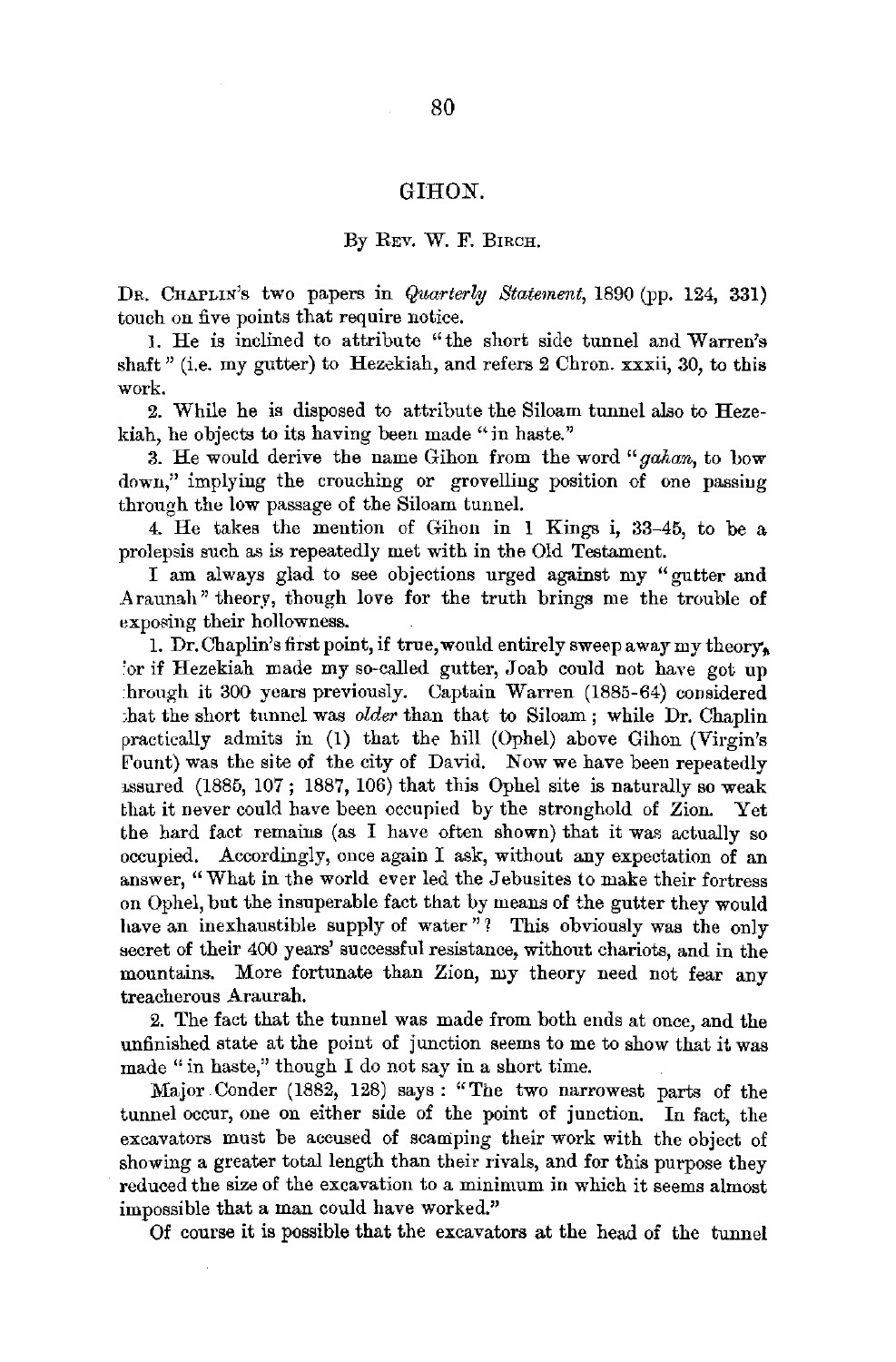## GIRON, **81**

all along made it of the least width practicable, and that it was widened by others working in the rear. The above, however, is evidence enough. of "haste."

3. Let it be assumed that Gihon is derived from *gahan*. Then, until the depth of the silt at the lowest parts of the Siloam tunnel has been ascertained, there is nothing to show that "bowing down" was originally more required in the Siloam tunnel than in "my gutter." As, therefore, the latter existed in David's time, so equally might the name of Gihon ; and a prolepsis would be utterly unnecessary.

4. But let it be further assumed that no "bowing down" was required in my westward gutter, although Sir C. Warren stated (letters 25) that in clearing out the passage the men seldom had "much more than their heads above water." then I must expose the error in (4) above.

I stated (1890, 200) that "it would be *most unsatisfactory* to have to take 1 Kings i, 33, 45, as speaking proleptically, when Gihon is named by David and Jonathan." In reply to Dr. Chaplin (p. 331) let me point out that his examples (Bethel and Ebenezer) do not meet the case. Gihon is mentioned thrice in 1 Kings i. Now, if I had quoted v. 38, where *the historian* simply records an action, these examples would clearly have proved that I was wrong; for it is certain that the Bible narrative often anticipates the name by which places were called, *e.g.*, Dan is mentioned in Gen. and Deut., before Israel crossed the Jordan, though the name was given after the crossing (Josh. xix, 47).

Accordingly, I did not refer to v. 38, but cited only 33, 45, where *David* and *Jonathan* speak, and not the historian. This alters the whole case. I shall be obliged to any one who will produce satisfactory instances from the Old Testament in which *old* speakers are really made to speak in *new* terms. The Bible contains many explanatory additions, but I cannot find an instance (that will bear investigation) of the *substitution*  of one word for another, such as would support Dr. Chaplin's (331) treatment of Gihon as *proleptical.* 

The following, no doubt, satisfy some, but not me  $:=$ 

(a) Gen. xl, 15. "I was stolen away out of the land of the Hebrews." A writer in the *Guardian,* p. 721, asks: "How could Joseph be made tQ speak of *the land of the Hebrews* by any author before that settlement?" Patrick explained the difficulty 200 years ago. The patriarchs, though living in tents, overcame kings, made treaties, dug wells, and gained fame. Nomads still give their names to the districts they frequent, and did so of old. The land of the Hebrews meant the land frequented by Abraham, Isaac, and Jacob.

*(b)* 1 Kings xiii, 32. "The saying shall surely come to pass against all the houses of *the high places which are in Samaria."* These are *apparently* the words of the old prophet uttered years before Samaria was built. This, I admit, *seems* a strong instance, and the *Bible Comment.* observes: "The writer of Kings bas substituted for the term used by him that whereby the country was known in his own day."